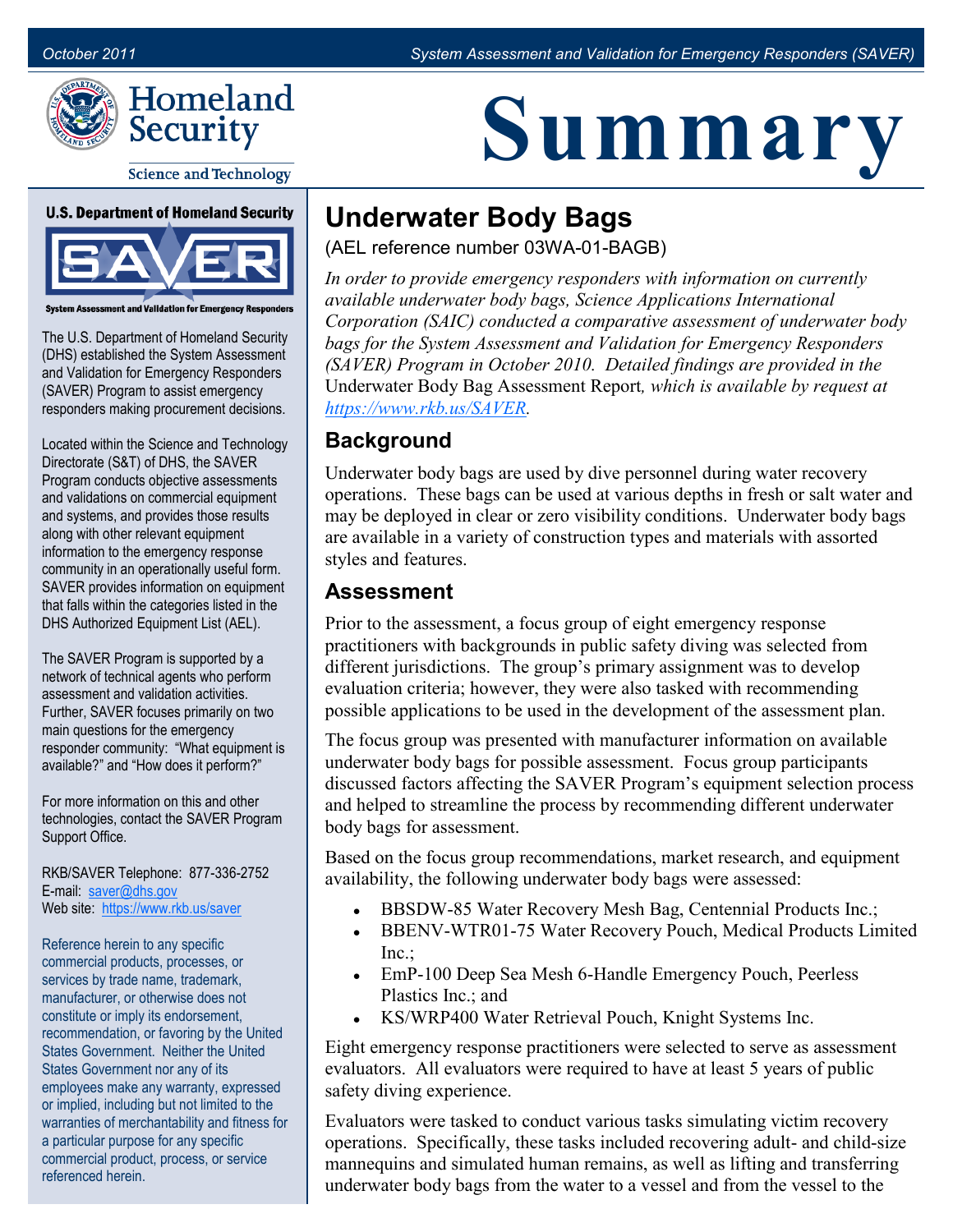shore. The assessment environment and activities performed were replicable should there be a need to repeat an identical or similar assessment in the future. The activities performed in this assessment were consistent with operational objectives that might exist if similar incidents were to occur.

## **Assessment Results**

Evaluators rated the underwater body bags based on the evaluation criteria established by the focus group. Each criterion was assigned to one of the five SAVER categories and then assigned a weight for its level of importance. Once the criteria were weighted, the five SAVER Program categories were assigned a percentage value to represent the level of each category's importance relative to the other categories.

Table 1 displays the composite assessment scores as well as the category scores for each product. Higher scores indicate a higher rating by evaluators. To view how each underwater body bag scored against each of the evaluation criteria assigned to the SAVER Program categories, see table 2. For equipment specifications, see table 3.

The following paragraphs provide a brief summary of evaluator feedback on each underwater body bag used during the assessment. The underwater body bags are listed from highest to lowest composite score. The complete assessment report includes a breakdown of evaluator comments by individual criterion.

#### **SAVER Category Definitions**

**Affordability:** This category groups criteria related to life-cycle costs of a piece of equipment or system.

**Capability:** This category groups criteria related to the power, capacity, or features available for a piece of equipment or system to perform or assist the responder in performing one or more relevant tasks.

**Deployability:** This category groups criteria related to the movement, installation, or implementation of a piece of equipment or system by responders at the site of its intended use.

**Maintainability:** This category groups criteria related to the maintenance and restoration of a piece of equipment or system to operational conditions by responders.

**Usability:** This category groups criteria related to the quality of the responders' experience with the operational employment of a piece of equipment or system. This includes the relative ease of use, efficiency, and overall satisfaction of the responders with the equipment or system.

## *Centennial Products*

Evaluators agreed that the Centennial Products underwater body bag was constructed with good quality materials, drained liquid well, and provided good filtering for retention of possible evidence. They also noted that the size of the bag is adequate for routine body recovery operations and will open

| <b>Product</b>                                                            | <b>Composite</b><br><b>Score</b> | <b>Affordability</b><br>(5% Weighting) | <b>Capability</b><br>(35% Weighting) | <b>Deployability</b><br>(20% Weighting) | <b>Maintainability</b><br>(10% Weighting) | <b>Usability</b><br>(30% Weighting) |  |
|---------------------------------------------------------------------------|----------------------------------|----------------------------------------|--------------------------------------|-----------------------------------------|-------------------------------------------|-------------------------------------|--|
| <b>Centennial Products</b><br><b>BBSDW-85 Water Recovery</b><br>Mesh Bag  | 74                               | 85                                     | 79                                   | 72                                      | 52                                        | 76                                  |  |
|                                                                           |                                  |                                        |                                      |                                         |                                           |                                     |  |
| <b>Medical Products Limited</b><br>BBENV-WTR01-75<br>Water Recovery Pouch | 74                               | 70                                     | 83                                   | 68                                      | 57                                        | 73                                  |  |
|                                                                           |                                  |                                        |                                      |                                         |                                           |                                     |  |
| Peerless Plastics<br>EmP-100 Deep Sea Mesh<br>6-Handle Emergency Pouch    | 64                               | 40                                     | 64                                   | 68                                      | 36                                        | 74                                  |  |
|                                                                           |                                  |                                        |                                      |                                         |                                           |                                     |  |
| <b>Knight Systems</b><br>KS/WRP400 Water Retrieval<br>Pouch               | 48                               | 45                                     | 51                                   | 55                                      | 40                                        | 44                                  |  |

#### **Table 1. Underwater Body BagsAssessment Results<sup>1</sup>**

Note:

Scores contained in the assessment report are displayed differently. For the purposes of the SAVER Summary, all SAVER category scores are normalized using a 100-point scale.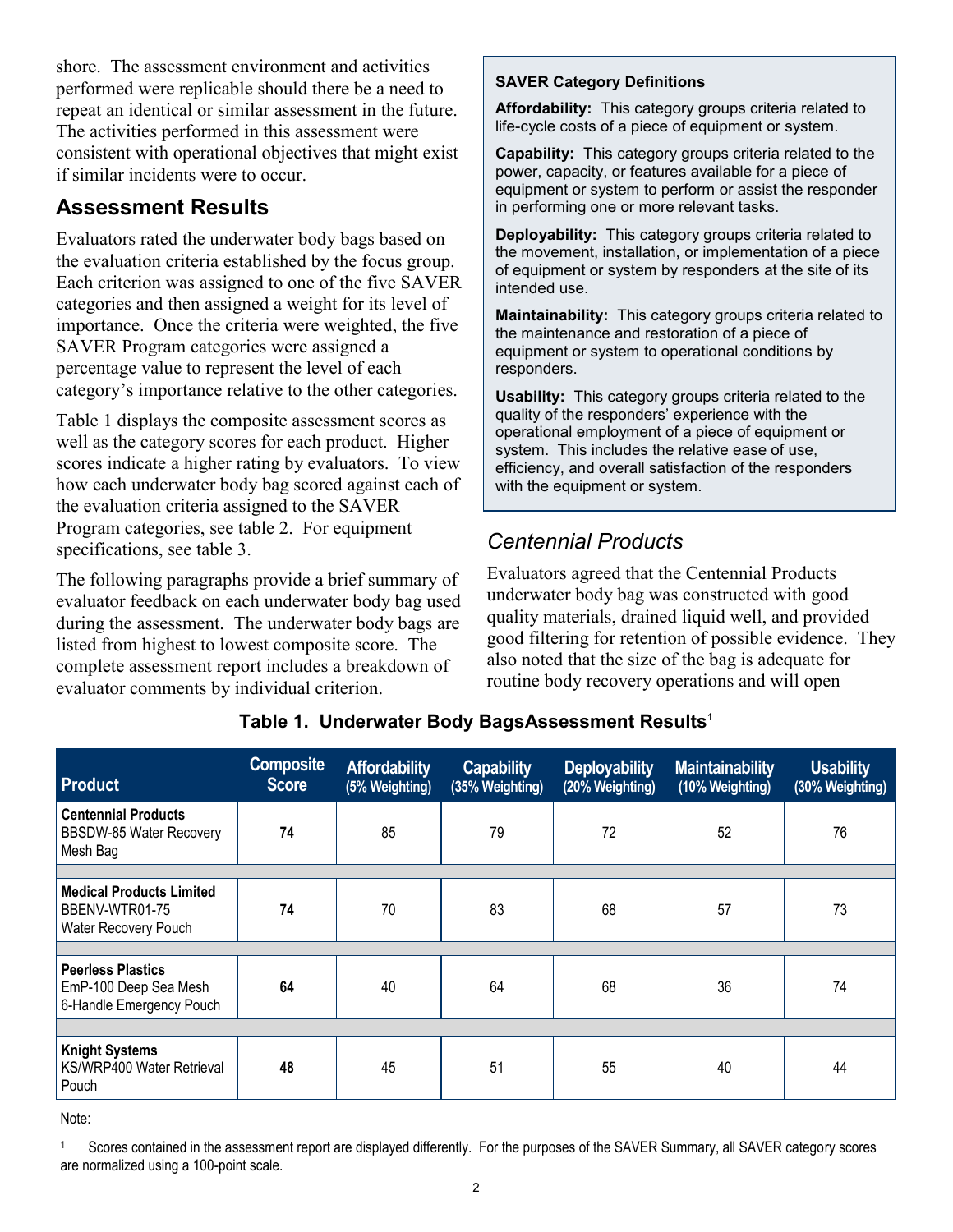|                                      | <b>Pros</b> | Contrasting colors of handles and<br>bag<br>Handle length and width<br>Long handles on each end<br>Perimeter-style opening<br>Cost versus quality<br>Durable shell material<br>Durable handle material<br>Identification kit<br>Color visibility |  |  |
|--------------------------------------|-------------|--------------------------------------------------------------------------------------------------------------------------------------------------------------------------------------------------------------------------------------------------|--|--|
|                                      | Cons        | Limited stitching on handle<br>attachment<br>Narrow zipper edge<br>Small zipper pull<br>No contrasting color on zipper pull                                                                                                                      |  |  |
| <b>Centennial</b><br><b>Products</b> |             | <b>Composite Assessment Score: 74</b>                                                                                                                                                                                                            |  |  |

180 degrees, allowing recovery personnel to easily open the bag as much as necessary for each situation. The bag features 10 handles that are adequately sized with good length and width for a comfortable grip while performing tasks. The handles appeared to be durable and designed to withstand the weight of a body during routine operations. Evaluators also felt that this bag is reasonably priced and the cost is a good value based on its quality.

Evaluators observed that the zipper has a very narrow amount of material sewn to the shell; the narrow seam may be prone to tearing without additional reinforcement. They also noted that the zipper pulls are small and difficult to grip, especially with gloves, and that the zipper and pull are both black with no color contrast, making it difficult to differentiate between the two.

## *Medical Products Limited*

Evaluators commented that the Medical Products underwater body bag is made with durable materials, drains well, and is capable of filtering and retaining possible evidence. This bag is sufficiently sized for routine body recovery operations and can open 180 degrees. The handles are adequately sized for a comfortable grip and capable of withstanding the weight of an adult-size body during routine operations. Buoyant, fluorescent orange float handles attached to the zipper pulls were particularly favored by evaluators; this design makes it easier for users to locate the zipper pulls. The contrast of the yellow bag, black handles, and zipper with orange pulls



enhances bag visibility. Evaluators also felt the cost of the bag is reasonable and relative to the quality.

Evaluators observed that the bag has a minimal amount of stitching on the seam that connects the zipper and a limited area available on the edges of the zipper; they suggested that a larger area would provide more material to sew to the zipper, increasing the strength of the seam. They also noted that the handle material is flat, which can make it difficult to open the handle, and that the small zipper pulls are difficult to grasp.

#### *Peerless Plastics*

Evaluators noted that the Peerless Plastics material is durable, pliable, and resistant to tears and cuts. The metal rivet attached through the handle and materials provides additional strength to the handle and absorbs a great deal of stress during lifting. The bag was easy to position underwater and remained in place during recovery operations. The bag size is adequate for most normal recoveries and was capable of supporting the weight of the adult-size mannequin with ease. The contrasting color of the yellow bag and white zipper was preferred; the yellow provided good visibility and the contrasting white made it easier to identify the zipper.

Evaluators observed that the seam around the perimeter had only single stitching; they were concerned that some seam stitching failed while lifting the bag into the vessel. They indicated that the center-style opening may hinder users from effectively placing adult-size bodies in the bag during some recovery operations and were concerned that the side handles do not provide adequate weight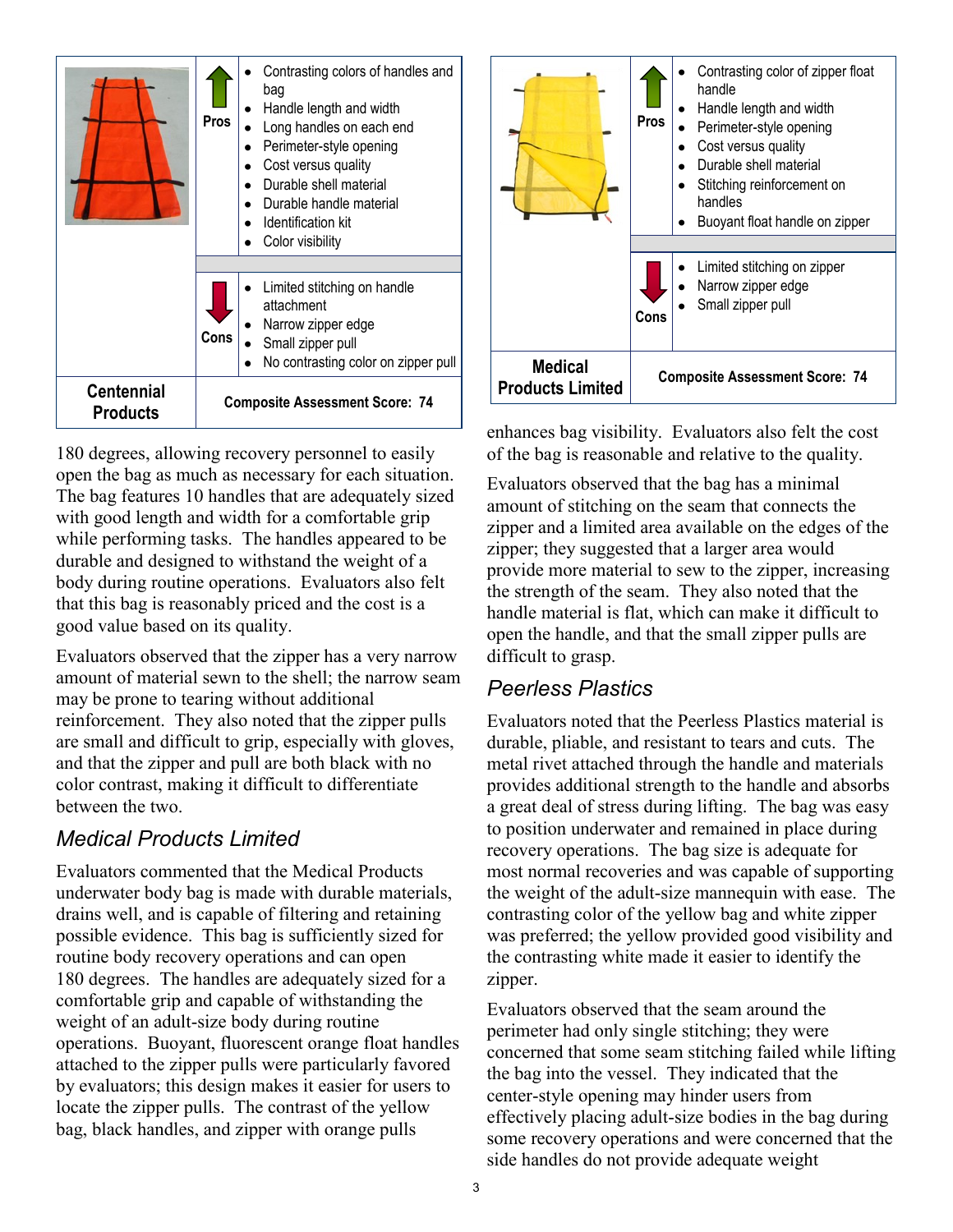

distribution and balance when carrying or lifting. The narrow handles placed undue pressure on the palms and fingers and were also slightly difficult to fit on a gloved hand.

## *Knight Systems*

Evaluators commented that the Knight Systems underwater body bag is designed with two types of materials; the top of the bag is vinyl-coated polyester fabric, which shields contents from onlookers, and the bottom of the bag is vinyl-coated polyester mesh, which drains liquid and filters debris. The quantity and location of the handles was considered adequate and the zipper style was a good feature due to the large size of the teeth. The white bag color provides good visibility, and the contrasting black color of the zipper aids users in locating the zipper.

Evaluators expressed concern about the durability of the bag. While the bag maintained its integrity underwater, the seams and handles failed when lifting the bag, and in some instances, evaluators could not complete the assessment tasks and had to use a backup bag. The top material of the bag is slick and difficult to manipulate underwater, and evaluators had some concerns with the envelope-style opening of the bag. The vinyl handles are wide, but the gripping area is small and does not easily accommodate a gloved hand. The handles were also slightly uncomfortable because they did not conform to the hand when gripped. Evaluators stated that the white color of the bag does not contrast with the white handles, making the handles harder to distinguish, and the black color of the zipper pulls make them difficult to locate.



## **Conclusion**

Evaluators successfully completed the assessment with the Centennial Products, Medical Products Limited, and Peerless Plastics bags. A backup Knight Systems bag was required to complete some tasks. While advantages and disadvantages were observed, evaluators noted that their results were unique to this assessment. Analysis of evaluator comments and scores revealed the following common observations concerning the assessed underwater body bags:

- Evaluators placed a high value on underwater body bags that are well-made and constructed with quality materials. They stated it is imperative that the bags are durable enough to withstand the stress of lifting a victim while remaining tear resistant.
- Evaluators preferred underwater body bags with a sufficient number of handles strategically located to provide the responder with a variety of options to improve leverage or weight balance. They emphasized a preference for strong, comfortable handles that remain securely attached to the bag when stress is applied during lifting or pulling.
- Evaluators favored underwater body bags with perimeter-style openings. They explained that placement of the victim is less difficult when a bag opens up 180 degrees.
- Evaluators placed a high value on underwater body bags that drain quickly and easily and have an efficient filtering system to capture any potential evidence for investigations or criminal court cases.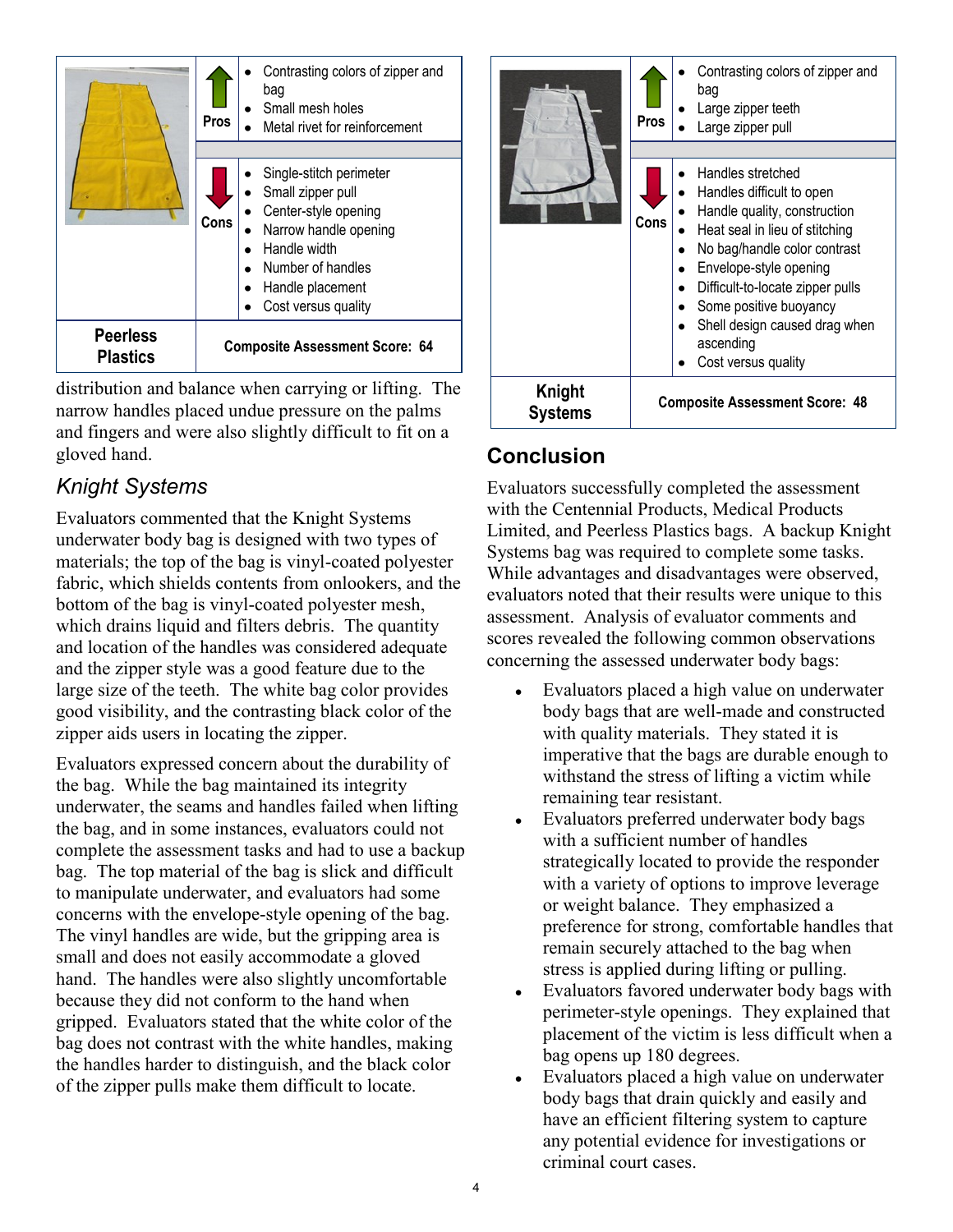- Evaluators expressed a strong preference for underwater body bags with strong, reliable zippers that work smoothly and easily. Other preferences included dual zipper pulls that are easy to locate and are large enough to grasp, especially while wearing dive gloves.
- Evaluators favored bright colors that are easy to identify, as well as contrasting colors for the

handles, zipper, and pull. Being able to distinguish the different features enhances visibility and is an added value to the user.

All reports in this series, as well as reports on other technologies, are available in the SAVER section of the Responder Knowledge Base (RKB) Web site at [https://www.rkb.us/SAVER.](https://www.rkb.us/SAVER) 



#### **Table 2. Underwater Body Bag Ratings Chart<sup>1</sup>**

Note:

<sup>1</sup> Averaged criteria ratings for each product that was assessed are graphically represented by colored and shaded circles. Highest ratings are represented by full green circles.